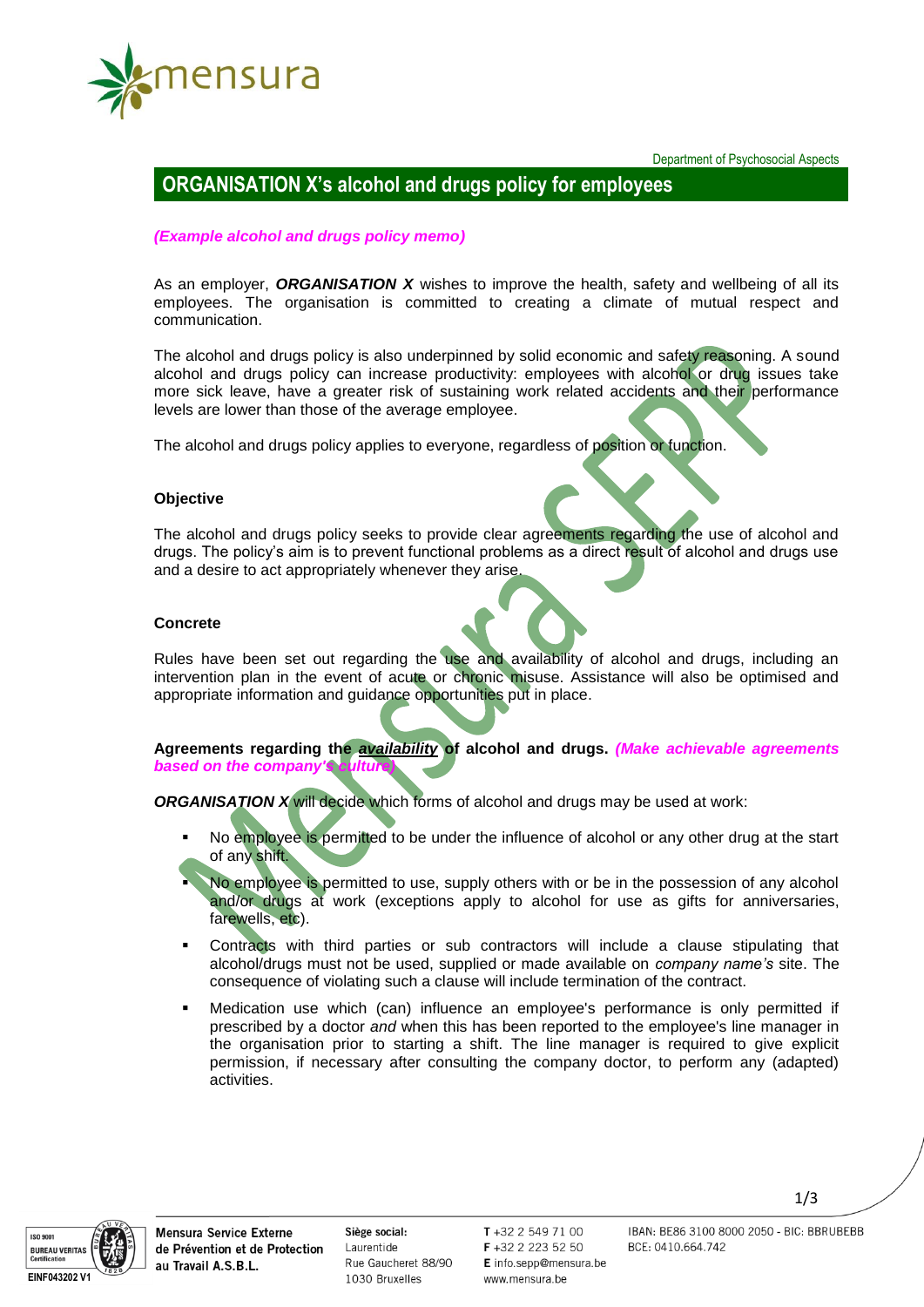

**Agreements regarding occasions when alcohol may be consumed**  *(Make achievable agreements based on the company's culture)*

*ORGANISATION X* will decide on the selected occasions when alcohol may be used at work. There is a blanket zero tolerance in place regarding the use of drugs.

- In exceptional circumstances and upon request, and at the discretion of the management, the rules may be relaxed to celebrate for example a company festivity.
- The procedure for applying for a relaxation of the rules: The head of the department must request permission in writing to the personnel department who, after consultation with the management, may give formal permission.
- Festivities can only take place outside working hours.
- Sanctions will apply to any failure to follow these rules.

**Procedure in the event of acute alcohol and drug misuse** *(Make achievable agreements based on the company's culture)*

*ORGANISATION X* will decide the procedure to be followed in the event of alcohol and/or drugs use:

- Capacity to work or otherwise will be determined by the line manager.
- In the event of possible alcohol use and the employee denies this, a test can be offered with which the employee can prove his innocence.
- **If an employee refuses or interferes with the test, for safety reasons the line manager will** assume for the time being that alcohol has been consumed.
- In view of safety, the employee can be dismissed from the work floor immediately.
- The line manager is responsible for the safe transfer of the employee to his home. This will be by taxi, at the employer's expense.
- After the incident, a meeting between line manager and the individual involved will take place to recognise the one-off occasion by forfeiting a day's leave entitlement.
- A written report of the incident to include the planned agreements will be made and signed (following a basic report). This written report will be destroyed after three years if during this time no repeat of the circumstances has taken place.
- If this turns out to be more than a one-off incident, the procedure for repeated alcohol and drug misuse can be followed.
- In the event of repeated incidents, the resulting sanctions will increase with each violation.

## **Procedure in the event of repeated alcohol and drugs misuse**

- The line manager will establish an employee's inability to function properly.
- The employee will be confronted with his inability to function properly on the basis of concrete, objective, verifiable facts.
- The employee must contact the confidant/external prevention consultant psychologist and the company doctor (see attachment for contact persons).
- A supervision plan will be drawn up in consultation with the confidant/external prevention consultant psychologist and the company doctor.
- The obligation to cooperate will be recorded in a contract.